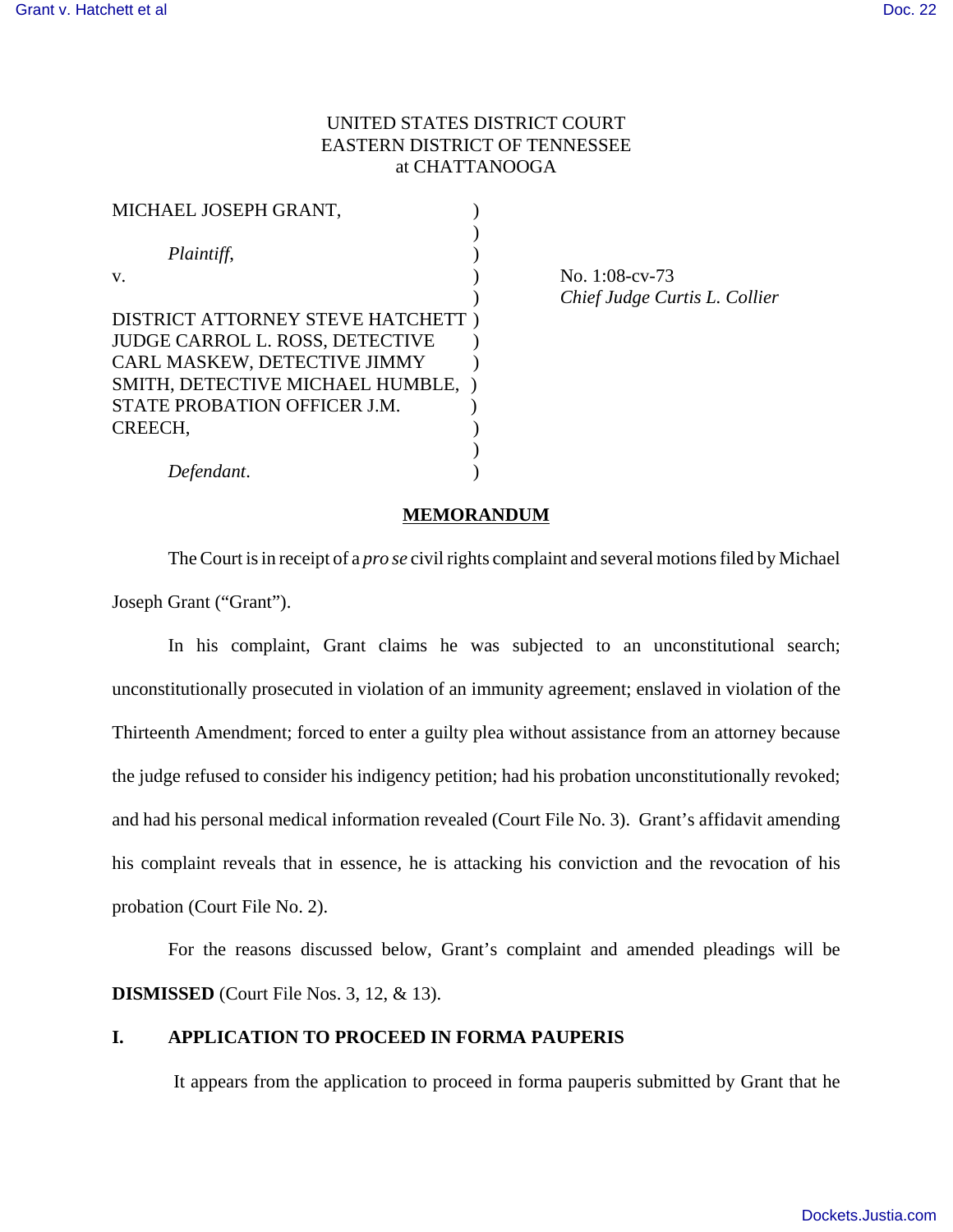lacks sufficient financial resources at the present time to pay the required filing fee of \$350.00. Grant is not relieved of the ultimate responsibility of paying the \$350.00 filing fee. Since Grant is a prisoner in custody at Northwest Correctional Complex in Tiptonville, Tennessee, he is **ASSESSED** the civil filing fee of \$350.00 under the Prisoner Litigation Reform Act, Pub. L. 104-134, 110 Stat. 1321, codified in 28 U.S.C. § 1915. Grant shall pay the full filing fee of three-hundred and fifty dollars (\$350.00).

Pursuant to 28 U.S.C. § 1915(b)(1)(A) and (B), the custodian of Grant's inmate trust account at the institution where he now resides shall submit to the Clerk, United States District Court, 900 Georgia Avenue, Room 309, Chattanooga, Tennessee 37402, as an initial partial payment, whichever is the greater of

- (a) twenty percent (20%) of the average monthly deposits to Grant's inmate trust account; or
- (b) twenty percent (20%) of the average monthly balance in Grant's inmate trust account for the six-month period preceding the filing of the complaint.

Thereafter, the custodian shall submit twenty percent (20%) of Grant's preceding monthly income (or income credited to his trust account for the preceding month), but only when such monthly income exceeds \$10.00, until the full filing fee of \$350.00 as authorized under 28 U.S.C. § 1914(a) has been paid to the Clerk. 28 U.S.C. § 1915(b)(2).

The Clerk of Court will be DIRECTED to send a copy of this memorandum and order to the Warden and Custodian of Records at Northwest Correctional Complex, in Tiptonville, Tennessee, the Commissioner of the Tennessee Department of Correction, and the Attorney General for the State of Tennessee, to ensure the custodian of Grant's inmate trust account complies with the portion of the Prison Litigation Reform Act relating to payment of the filing fee.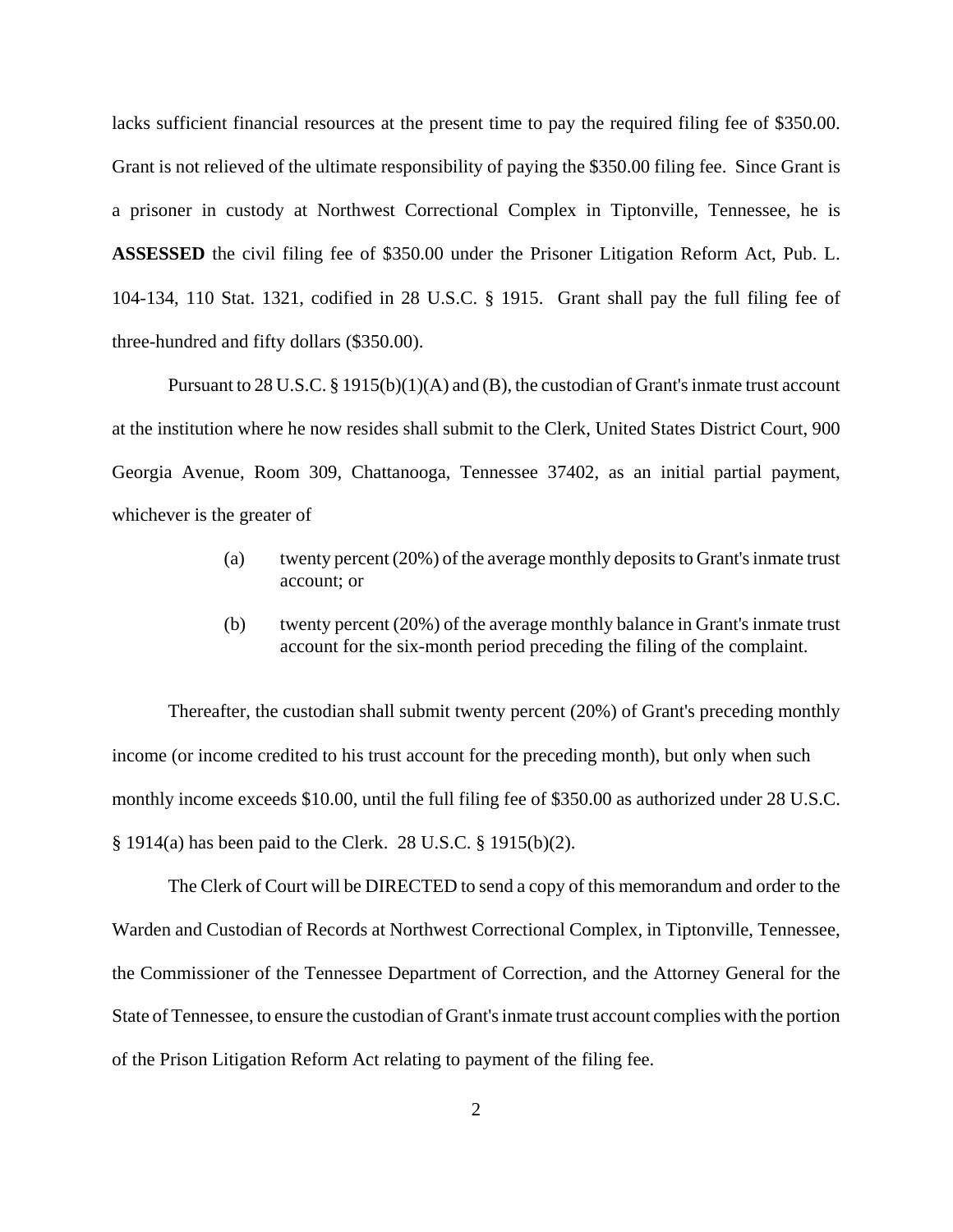The agency having custody of the plaintiff SHALL collect the filing fee as funds become available. This order shall become a part of inmate Grant's file and follow the inmate if he is transferred to another institution. The agency having custody of the plaintiff shall continue to collect monthly payments from Grant's prisoner account until the entire filing fee of \$350.00 is paid.

The plaintiff will be ORDERED to provide the prison officials at any new institution with a copy of this order. Failure of the plaintiff to provide the new prison officials with a copy of this order and outstanding debt will result in the imposition of appropriate sanctions against plaintiff without any additional notice or hearing by the Court.

# **II. NON-DISPOSITIVE MOTIONS**

Grant has filed numerous motions which the Court will address prior to addressing his complaint.

### *A. Injunctive Relief*

Grant has filed two motions for injunctive relief, neither of which, as explained below, sufficiently state a viable claim for injunctive relief (Court File Nos.  $5 & 18$ ). In his first motion, Grant requests the Court to prevent the Bradley County Sheriff's Department from transferring him to a Tennessee Department of Corrections ("TDOC") Facility which would prevent him from having easy access to his family. In addition, Grant requests the Court to restrain the Sheriff's department from prosecuting him or his girlfriend; isolating or depriving him from outside contact and communication; denying him appellate counsel; and interfering with his constitutional rights (Court File No. 5). As explained below, Grant is not entitled to injunctive relief.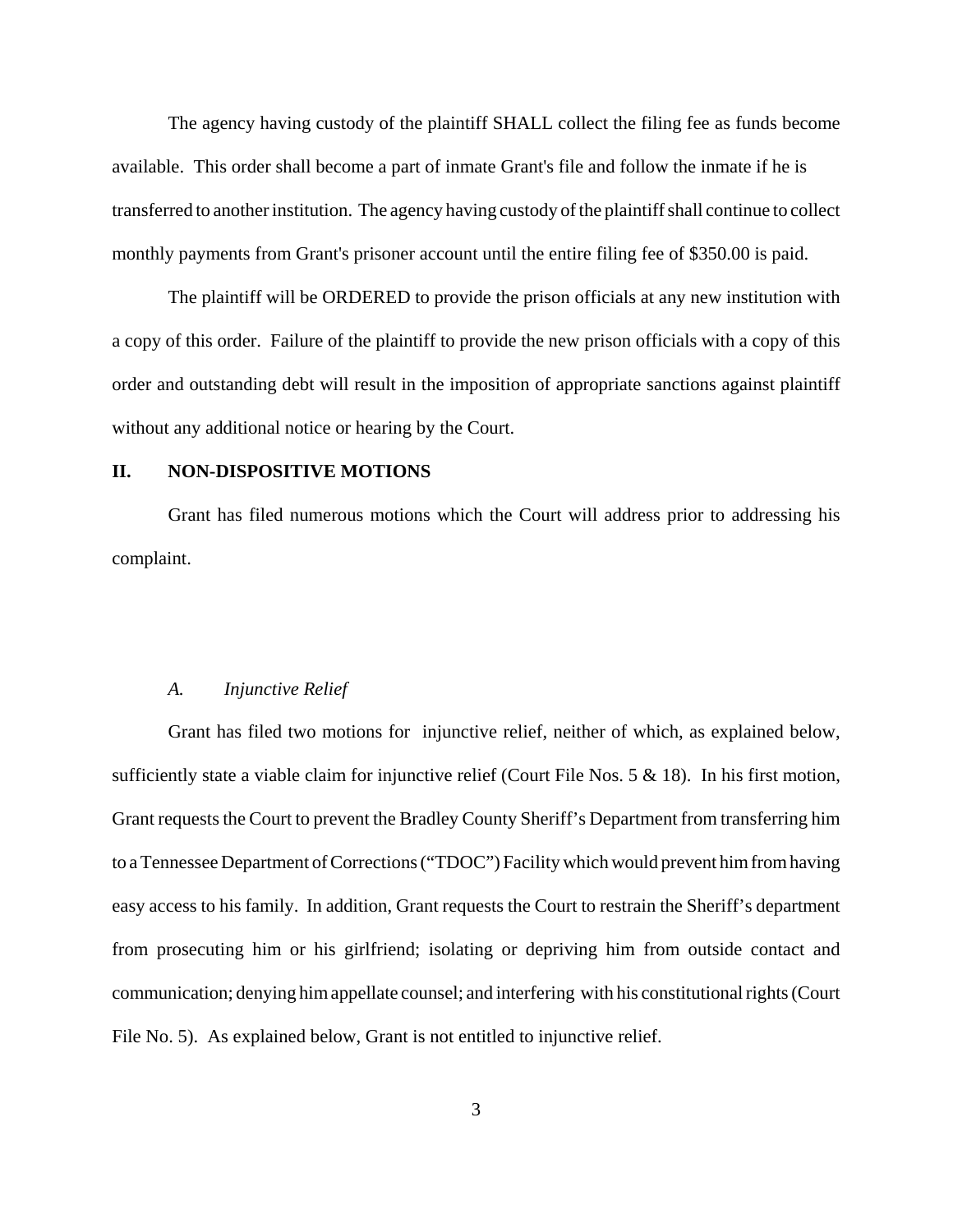Initially, the Court observes that Grant is no longer incarcerated in the Bradley County Jail; thus, his request for injunctive relief from conditions at the Bradley County Jail is moot. *See Kensu v. Haigh*, 87 F.3d 172, 175 (6th Cir. 1996) (claims requesting declaratory and injunctive relief were moot because plaintiff was no longer at the institution). Accordingly, all claims for injunctive relief as to the conditions at the Bradley County Jail are **DENIED as MOOT**. Nevertheless, even if Grant's claims for injunctive relief were properly before the Court, he would be denied relief as explained herein.

To secure injunctive relief, a plaintiff must demonstrate actual present harm or a very significant possibility that future harm will ensue. *Blakely v. United States*, 276 F.3d 853, 873 (6th Cir. 2002). To obtain preliminary injunctive relief, the moving party must demonstrate exposure to a significant risk of irreparable harm, absent the requested judicial intervention. Mere speculation of possible harm is insufficient to state a claim for injunctive relief. The mere fact that a party previously suffered harm will not suffice since "past exposure to illegal conduct does not in itself show a present case or controversy regarding injunctive relief . . . if unaccompanied by any continuing, present adverse effects. . . . [W]hile past illegal conduct might constitute [relevant] evidence [] regarding whether there is a real and immediate threat of repeated injury, where the threat of repeated injury is speculative or tenuous, there is not standing to seek injunctive relief." *Id.* (internal quotations and citations omitted).

First, Grant requests the Court to prohibit Bradley County from transferring him to another facility so he can remain close to his family. Subsequent to filing the instant motion, Grant was transferred to a state facility. Nevertheless, such a transfer does not warrant relief, as Grant does not have a liberty interest in serving his sentence in a facility near his family. *Meachum v. Fano*, 427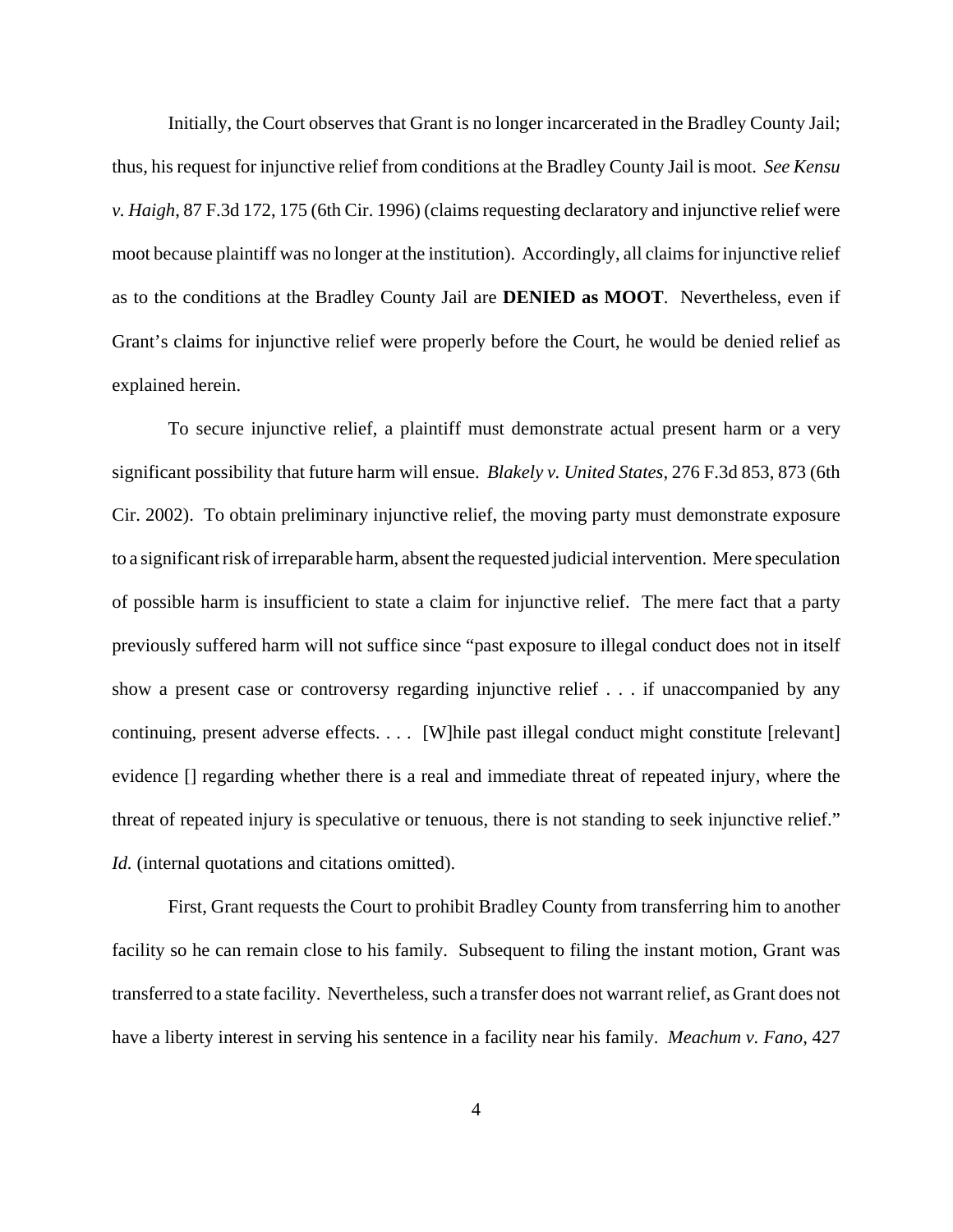U.S. 215, 224 (1976) (The Constitution does not guarantee that a convicted prisoner will be placed in any particular prison and the Due Process Clause does not protect a convicted prisoner against transfer from one institution to another within the state prison system.); *Turnboe v. Gundy*, 27 F. App'x. 339, 340 (6th Cir. 2001), *available in* 2001 WL 1178215 (Transfer to another facility "does not implicate a Fourteenth Amendment liberty interest because a prisoner has no right to be incarcerated in a particular prison."); *Geiger v. Prison Realty Trust, Inc.*, 13 F. App'x. 313, 315 (6th Cir. 2001), *available in* 2001 WL 700812 ("A prisoner has no inherent constitutional right to be confined in a particular prison.").

In addition, Grant requests the Court to restrain the Sheriff's department (presumably) from retaliating against him. Specifically, he requests the Court to restrain the Sheriff's department from prosecuting him or his girlfriend; isolating or depriving him from outside contact and communication; denying him appellate counsel; and interfering with his constitutional rights. These general and factually unsupported allegations offer no evidence upon which the Court could adequately determine whether Grant has suffered actual harm or is likely to suffer harm in the future. He alleged no specific acts of retaliation against him and no real or immediate threat of irreparable injury. Vague and factually unsupported conclusions about possible future harm are insufficient to state a claim. *See Blakely v. United States*, 276 F.3d at 873 ("When seeking injunctive relief, a plaintiff 'must show actual present harm or a significant possibility of future harm in order to demonstrate the need for pre-enforcement review.'") (quoting *Grendell v. Ohio Supreme Court*, 252 F.3d 828, 832 (6th Cir. 2001)).

Accordingly, absent a showing of actual present harm or a significant possibility of future harm, Grant's motion for injunctive relief is **DENIED** (Court File No. 5).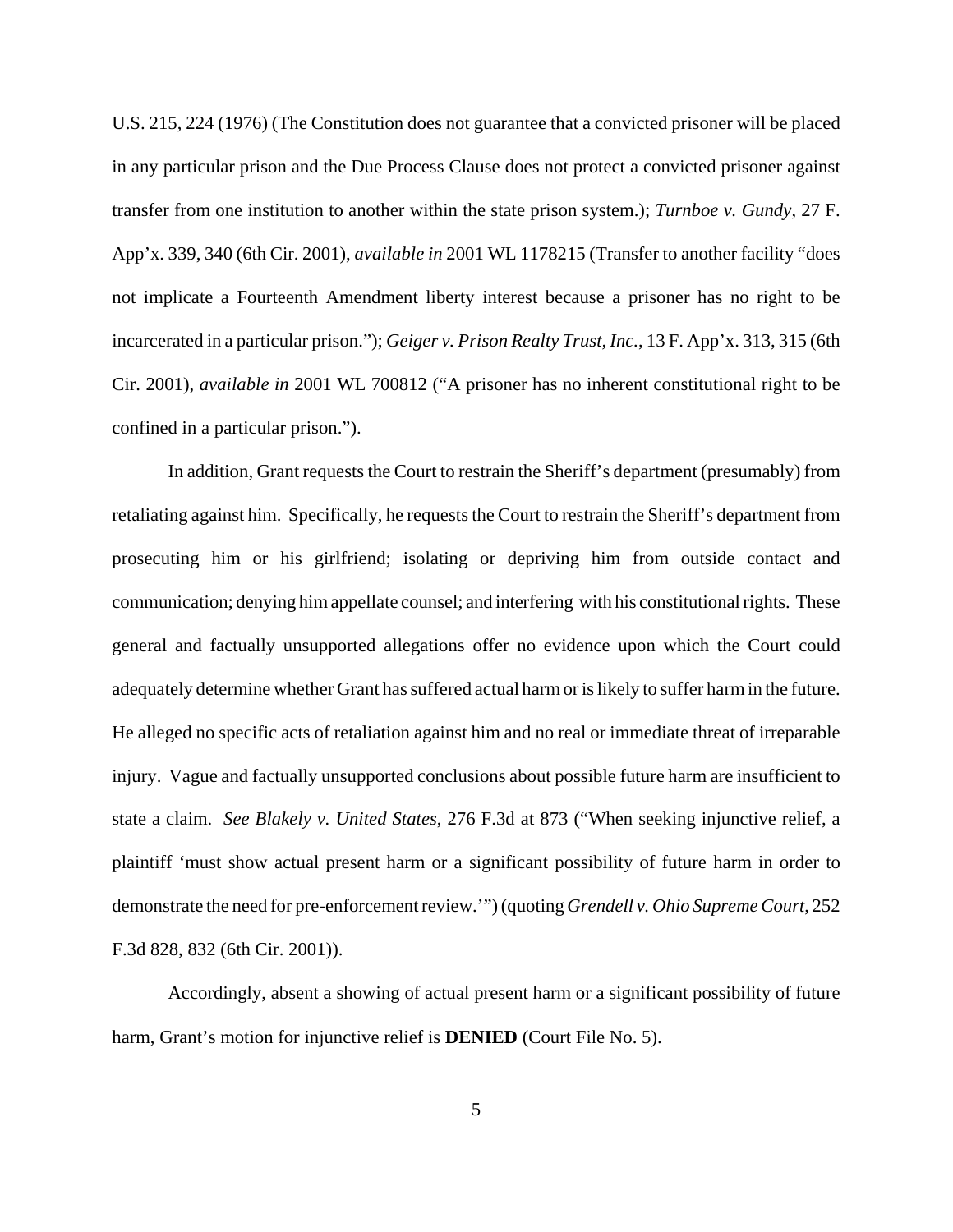In his second motion requesting injunctive relief, Grant asks the Court to prevent Judge Carroll Ross, who presided over his state criminal case, and the prosecutor in that case from being involved with his state post-conviction case because, according to Grant, Judge Ross dismissed his post conviction petition and his *pro se* documents were stamped filed on the same day, when, in fact, they were filed on different dates (Court File No. 18).

As previously explained, a claim for injunctive relief must be supported by a demonstration of "actual present harm or a significant possibility of future harm." *Blakely v. United States*, 276 F.3d at 873. An adverse ruling by a judge does not state a claim for injunctive relief. *O'Shea v. Littleton*, 414 U.S. 488, 495-96 (1974) ("Past exposure to illegal conduct does not in itself show a present case or controversy regarding injunctive relief, however, if unaccompanied by any continuing, present adverse effects."); *see also Grendell v. Ohio Supreme Court*, 252 F.3d 828, 832 (6th Cir. 2001) (concluding the same)). Thus, the fact that a state judge dismissed a post-conviction petition or that documents were stamped filed on the same date though they were mailed on different dates, fails to demonstrate an actual present harm or a significant possibility of future harm. Consequently, Grant has not stated a claim for injunctive relief and his motion for such relief against the state court judge and state prosecutor will be **DISMISSED** (Court File No. 18).

### *B. Motion to Amend*

Grant has filed a motion requesting permission to amend his complaint (Court File No. 9). The complaint has not been served and Rule 15(a) of the Federal Rules of Civil Procedure permits a party to amend his complaint "once as a matter of course at any time before a responsive pleading is served[.]" Accordingly, Grant's motion to amend his complaint will be **GRANTED** (Court File No. 9).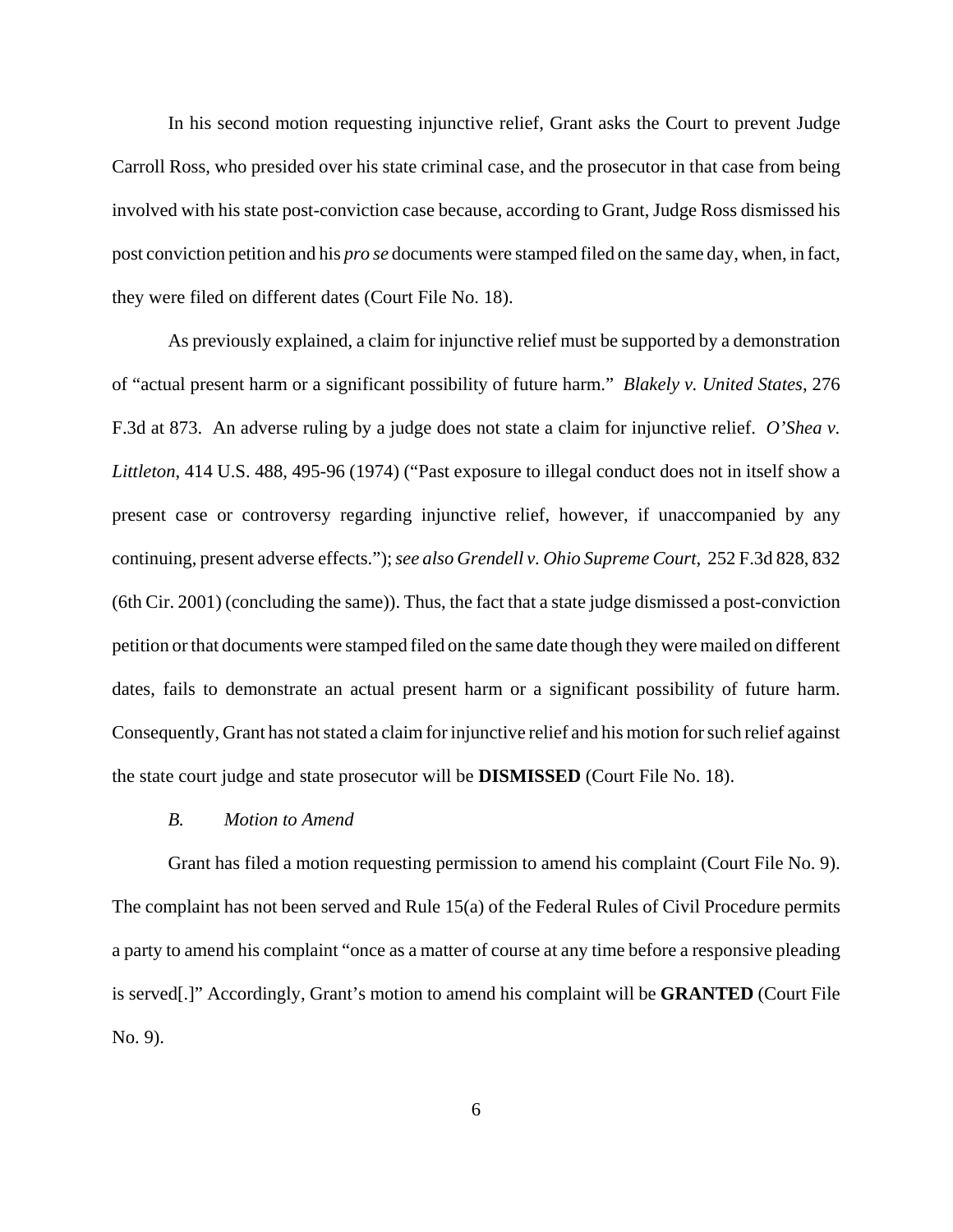# *C. Motions for Extension of Time and to Compel*

Grant's motion for an extension of time in which to comply with the Court's Deficiency Order will be **DENIED as MOOT** since the information he attached to his *in forma pauperis* form is sufficient to enable the Court to rule on his *in forma pauperis* application (Court File No. 10). Likewise, Grant's motion to compel the Officer over the Bradley County Inmate Accounts to issue a certified and notarized copy of his inmate account will be **DENIED as MOOT** since Grant is no longer incarcerated at the Bradley County Justice Center (Court File No. 11).

### *D. Motion for Subpoena*

Also before the Court is Grant's motion to subpoena an entire copy of the state court record of his Bradley County Criminal Case (Court File No. 19). Rules 26 through 37 of the Federal Rules of Civil Procedure govern discovery in civil actions. In general, information is obtained from parties through service of discovery requests, including document requests and interrogatories. Information is obtained from non-parties through subpoenas. Fed.R.Civ.P. 45. Motions are appropriate only when a dispute concerning discovery arises. Defendants have not been served with the complaint, thus, Grant's motion for discovery is premature. Accordingly, Grant's motion for discovery will be **DENIED** (Court File No. 19).

# *E. Motion to Add Plaintiffs*

Grant has filed a motion to add Ms. Kristen Gail Rue ("Ms. Rue") and his son, Zachary Ryan Grant, as plaintiffs, claiming they have been affected by the "civil rights deprivations imposed on" Grant by Defendants (Court File No. 21). It appears that § 1983 does not provide a mechanism for family members to recover their own damages for the alleged illegal incarceration of Grant. *See Kinzer v. Metropolitan Government of Nashville*, 451 F.Supp.2d 931, 933 (M.D. Tenn. 2006)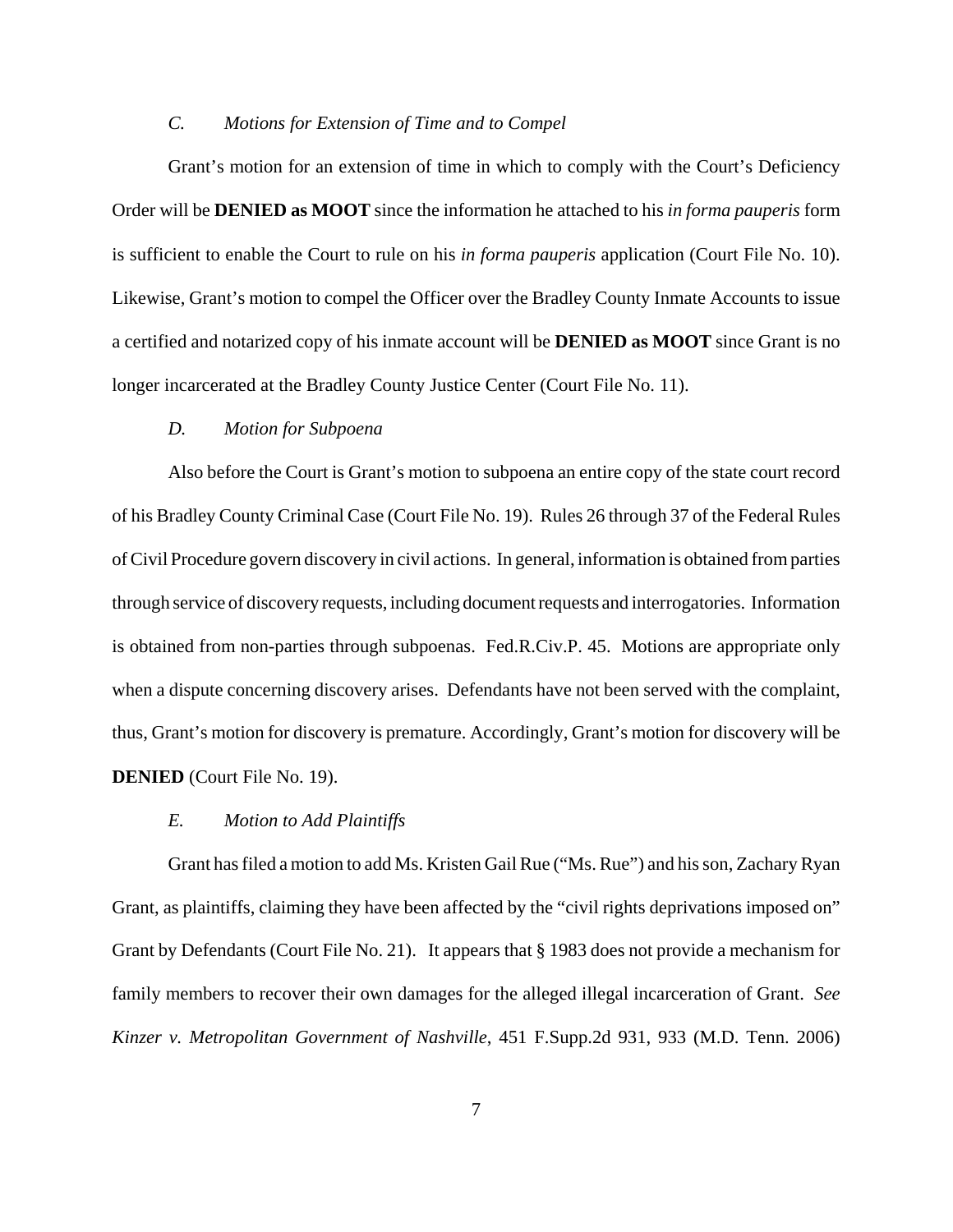("Section 1983 itself, however, does not provide a mechanism for a decedent's family members to recover their own damages, regardless of whether such damages are or are not available under state law"). Grant does not identify Ms. Rue as a family member, nor does he identify any law which permits her to be joined as a plaintiff. Accordingly, to the extent he requests to amend the complaint to add Ms. Rue as a plaintiff, the motion will be **DENIED** (Court File No. 21).

As to his son, it appears that Grant is claiming his son has lost the companionship and support of his father. To make out a claim under Section 1983, a plaintiff is required to show that he has been deprived of a right, privilege, or immunity secured to him by the United States Constitution or other federal law and that the defendants caused the deprivation while they were acting under color of state law. *Gregory v. Shelby County, Tenn.*, 220 F.3d 433, 441 (6th Cir. 2000); *Baker v. Hadley*, 167 F.3d 1014, 1017 (6th Cir.), *cert. denied*, 528 U.S. 813 (1999); *Valot v. Southeast Local School Dist. Bd. of Educ*., 107 F.3d 1220, 1225 (6th Cir.), *cert. denied*, 522 U.S. 861 (1997); *Roberts v. U.S. Jaycees,* 468 U.S. 609, 618 (1984) (explaining that certain family relationships give rise to a Constitutionally protected liberty interest.). "When discussing the constitutionally protected right to familial association, courts focus on the parental right of custody and control over their children." *Kottmyer v. Maas,* 436 F.3d 684, 691 (6th Cir. 2006). Presumably, Grant is requesting to add his son as a plaintiff on the premise that his son has a constitutional liberty interest in his relationship with his father for companionship and support which the child may not be deprived of by the unconstitutional incarceration of his father. The Court, however, expresses no view about whether Grant's son has a claim for familial association and right to companionship and support, because even if he has such a right, *Heck v. Humphrey,* 512 U.S. 477,486-87 (1994), presents an obstacle to the assertion of that right at the present time because Grant's conviction has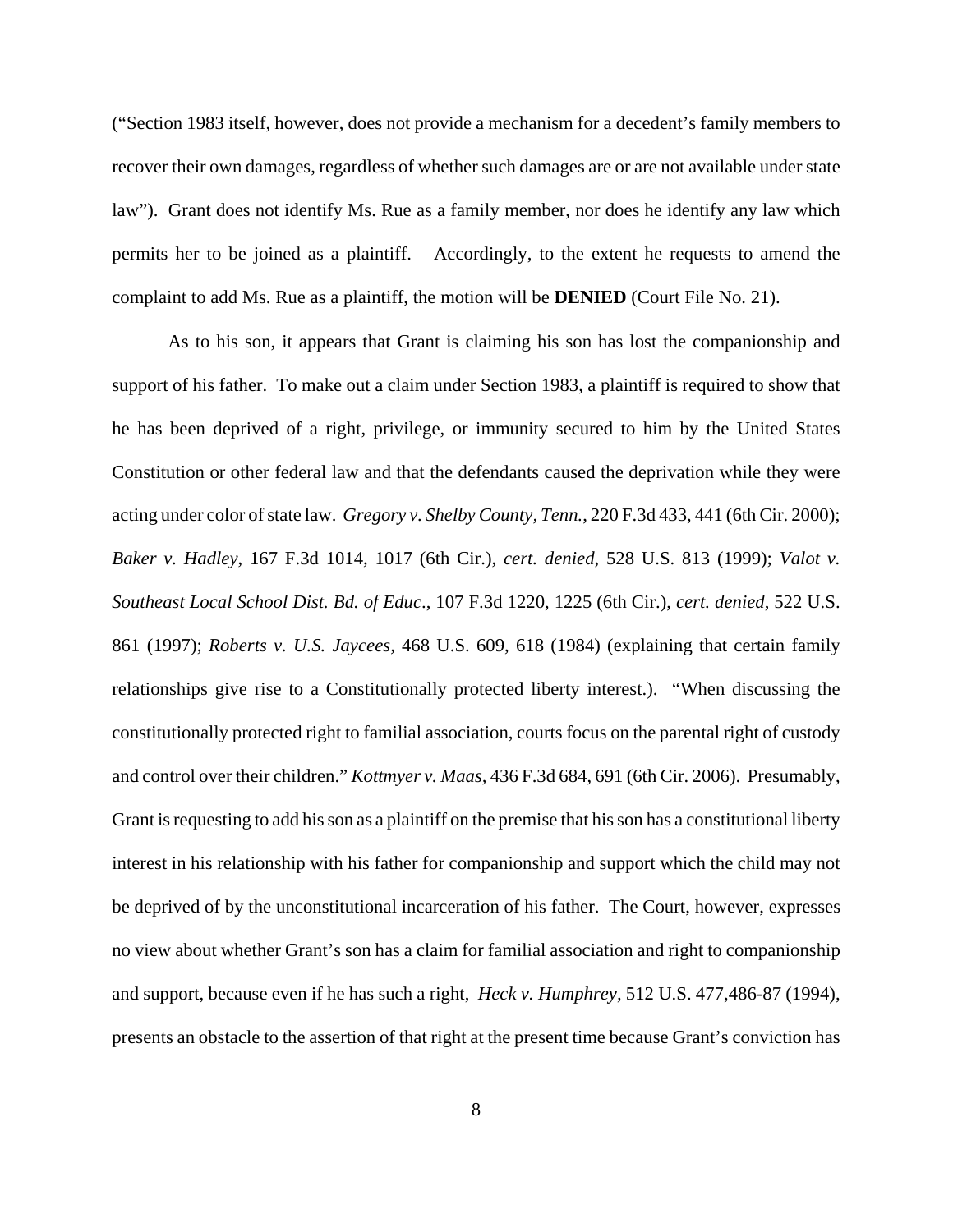not been reversed.

Grant claims law enforcement's breach of his immunity agreement resulted in his illegal conviction, and the probation officer's false report and testimony resulted in his illegal incarceration, thus depriving his son of his companionship and support. In *Heck*, the Supreme Court noted that to recover damages for an alleged unconstitutional conviction or for other harm caused by actions whose unlawfulness would render a conviction or sentence invalid, the plaintiff must first prove the conviction or sentence has been overturned. Clearly, a finding that law enforcement breached the immunity agreement or that the probation officer falsified a probation revocation report and testified falsely would necessarily implicate his conviction and sentence. The *Heck* doctrine applies here. Therefore, since Grant's conviction and sentence have not been overturned, it would be futile to permit him to amend the complaint to add his son as a plaintiff based on underlying claims which are being dismissed.

Accordingly, the motion to amend will be **DENIED** as futile (Court File No. 21). The Court turns now to the pleadings themselves.

### **III. STANDARD OF REVIEW**

#### *A. Pro Se Standard*

*Pro se* pleadings filed in civil rights cases are liberally construed and held to a less stringent standard than formal pleadings drafted by lawyers. *McNeil v. United States*, 508 U.S. 106, 113 (1993); *Boag v. MacDougall*, 454 U.S. 364, 365 (1982); *Pilgrim v. Littlefield*, 92 F.3d 413, 416 (6th Cir. 1996); *Jourdan v. Jabe*, 951 F.2d 108, 110 (6th Cir. 1991). However, *pro se* status does not exempt the plaintiff from the requirement that he comply with relevant rules of procedural and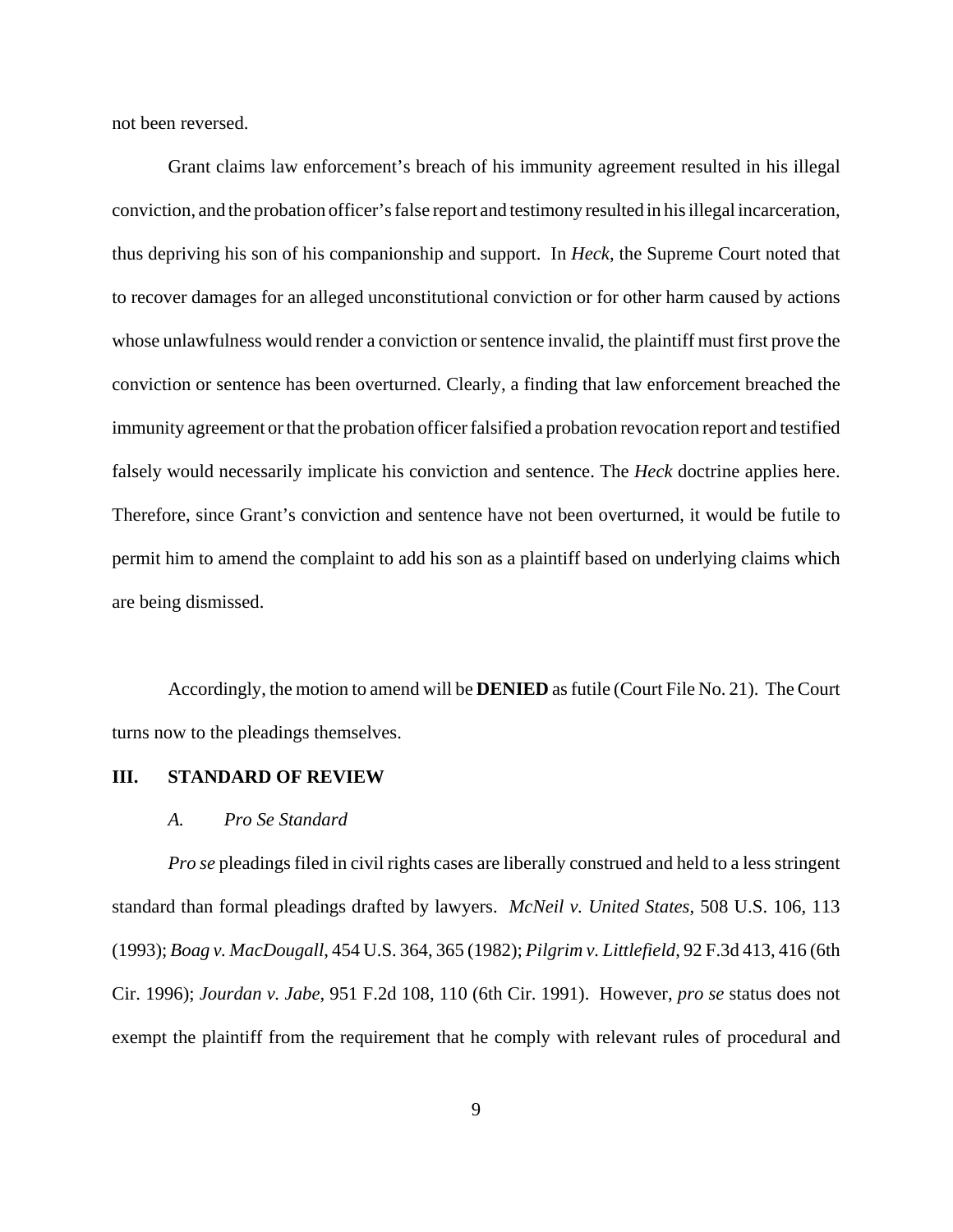substantive law. *Hulsey v. State of Texas*, 929 F.2d 168, 171 (5th Cir. 1991); *Birl v. Estelle*, 660 F.2d 592, 593 (5th Cir. 1981). *Pro se* plaintiffs must comply with Rule 8 of the Federal Rules of Civil Procedure which provides that a complaint must contain "a short and plain statement of the claim showing that the pleader is entitled to relief. . . ." *LRL Properties v. Portage Metro Housing Authority*, 55 F.3d 1097, 1104 (6th Cir. 1995). Although the standard of review is liberal, it does require more than the bare assertion of legal conclusions. *Lillard v. Shelby County Bd. Of Educ*., 76 F.3d 716, 726 (6th Cir. 1996) (standard of review for dismissing a complaint pursuant to Fed. R. Civ. P. 12(b)(6)-failure to state a claim upon which relief may be granted); *LRL Properties*, 55 F.3d at 1103-04; *In re DeLorean Motor Co*., 991 F.2d 1236, 1240 (6th Cir. 1993); *Hartfield v. East Grand Rapids Public Schools*, 960 F. Supp. 1259, 1268 (W.D. Mich. 1997). The complaint must give the defendants fair notice of what the plaintiff's claim is and the grounds upon which it rests. *Lillard*, 76 F.3d at 726; *Gazette v. City of Pontiac*, 41 F.3d 1061, 1064 (6th Cir. 1994). "In practice,  $a \cdot$ .

. complaint must contain either direct or inferential allegations respecting all the material elements to sustain a recovery under some viable legal theory.'" *Lillard*, 76 F.3d at 726 (citations omitted).

The Court must screen the complaint pursuant to 28 U.S.C. § 1915A and § 1915(e). And the Court must dismiss a case at any time if the Court determines that it is frivolous or fails to state a claim upon which relief can be granted. 28 U.S.C. § 1915(e)(2).

### *B. Screening Pursuant to 28 U.S.C. §§ 1915A and 1915(e)*

When screening a prisoner complaint, a district court must examine both § 1915(e)(2) and § 1915A. If the civil action seeks redress from a governmental entity, officer, or employee, the district court must dismiss the complaint, or any portion of the complaint, which (a) is frivolous, malicious, or fails to state a claim upon which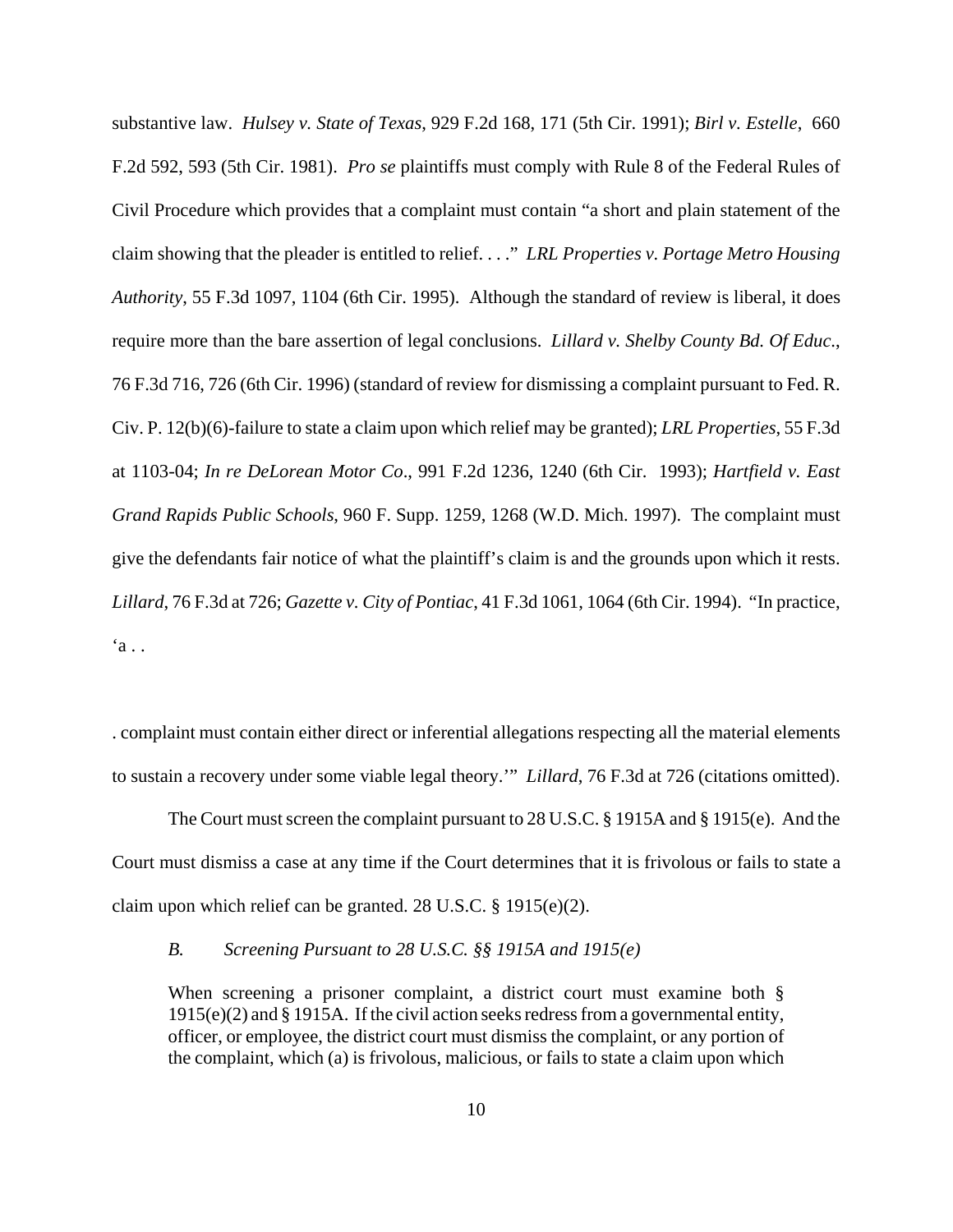relief may be granted, or (b) seeks monetary relief from a defendant who is immune from monetary relief. 28 U.S.C. § 1915A. Should the complaint contain any allegations that do not fall within § 1915A, the district court must then examine the complaint under § 1915(e)(2). The requirements of §1915(e)(2) overlap the criteria of § 1915A. Section 1915A is restricted to prisoners who sue government entities, officers, or employees. In contrast,  $\S$  1915(e)(2) is restricted neither to actions brought by prisoners, nor to cases involving government defendants. Further, § 1915A is applicable at the initial stage of the litigation, while  $\S$  1915(e)(2) is applicable throughout the entire litigation process. A case that may not initially appear to meet §1915(e)(2) may be dismissed at a future date should it become apparent that the case satisfies this section. Thus, in prisoner cases, the district court must first examine a complaint under § 1915A and then review the complaint under § 1915(e)(2) before the case can proceed in due course. A district court is required to screen all civil cases brought by prisoners, regardless of whether the inmate paid the full filing fee, is a pauper, is pro se, or is represented by counsel as the statute does not differentiate between various civil actions brought by prisoners. The dismissal of a complaint under §1915(e)(2) or § 1915A does not negate a prisoner's obligation to pay the filing fee in accordance with  $\S$  1915(b)(1)-(2). See In re Tyler, 110 F.3d [528,][] 529-30[(8th Cir. 1997)]. We make it explicit: a court's responsibility under the Prison Litigation Act is to first examine the financial status of a prisoner and make the assessment of fees. After the fees have been assessed, the merits of a complaint or appeal may be reviewed. Our mandate, however, does not prevent a district court from making the fee assessment and conducting the screening process in the same opinion or order.

*McGore v. Wrigglesworth*, 114 F.3d 601, 608 (6th Cir. 1997).

### **IV. FACTS**

In reviewing the complaint, the Court must accept as true all factual allegations in the complaint and construe them in the light most favorable to the plaintiff. *Windsor v. The Tennessean*, 719 F.2d 155, 158 (6th Cir. 1983). The following facts are taken from Grant's complaint and amendments. Where there were conflicting interpretations of facts, the Court accepted the facts in Grant's amended affidavit of complaint, which was made under oath, and construed them in plaintiff's favor.

On November 21, 2006, Detectives Carl Maskew ("Detective Maskew") and Jimmy Smith

("Detective Smith"), entered Grant's home and conducted a search against his wishes without a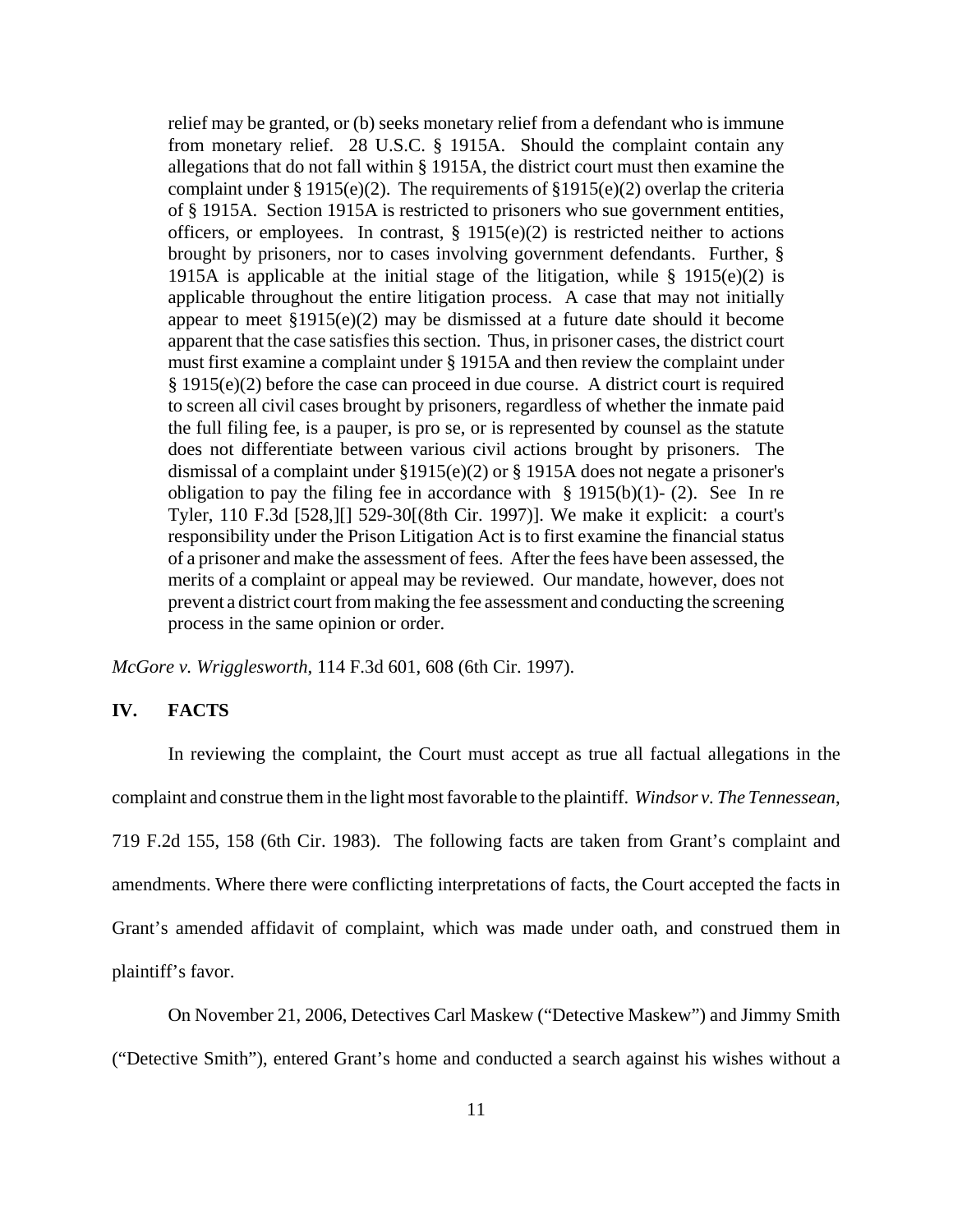warrant.

On December 10-12, 2006, while Grant was incarcerated, Detective Maskew and District Attorney Steve Hatchett ("DA Hatchett") entered into an agreement with Grant to grant him immunity from prosecution in exchange for information on an unrelated case. In violation of this agreement, Detective Smith went before the Grand Jury and obtained a "True Bill" against Grant on

April 5, 2007, and had him arrested in May of 2007 for aggravated burglary and theft of property. Grant paid bond with his last paycheck from Detective Michael Humble ("Detective Humble"), his employer at the time. $<sup>1</sup>$ </sup>

Judge Carroll L. Ross ("Judge Ross") refused to conduct a hearing on Grant's petition for indigency. Therefore, to prevent his bond from being revoked, Grant entered into a plea bargain without advice of counsel. Grant pleaded guilty and received a sentence of four years suspended on October 8, 2007.

Probation Officer J.M. Creech ("P.O. Creech") subsequently falsified reports and lied under oath which resulted in the revocation of Grant's probation. P.O. Creech gave Grant a urinalysis without allowing Grant to submit a list of medication and supplements he was taking for HIV/AIDS. The test results were positive for marijuana and methamphetamine. DA Hatchett prosecuted Grant's probation violation and Judge Ross presided over the hearing. Judge Ross would not permit Grant to submit phone records during this hearing.

On January 24, 2008, when Grant reported to the State Probation Office, he was taken into custody by a Cleveland Police Officer who informed Grant that Officer Creech stated Grant was

 $1$  Detective Humble employed Grant in his lawn-care business.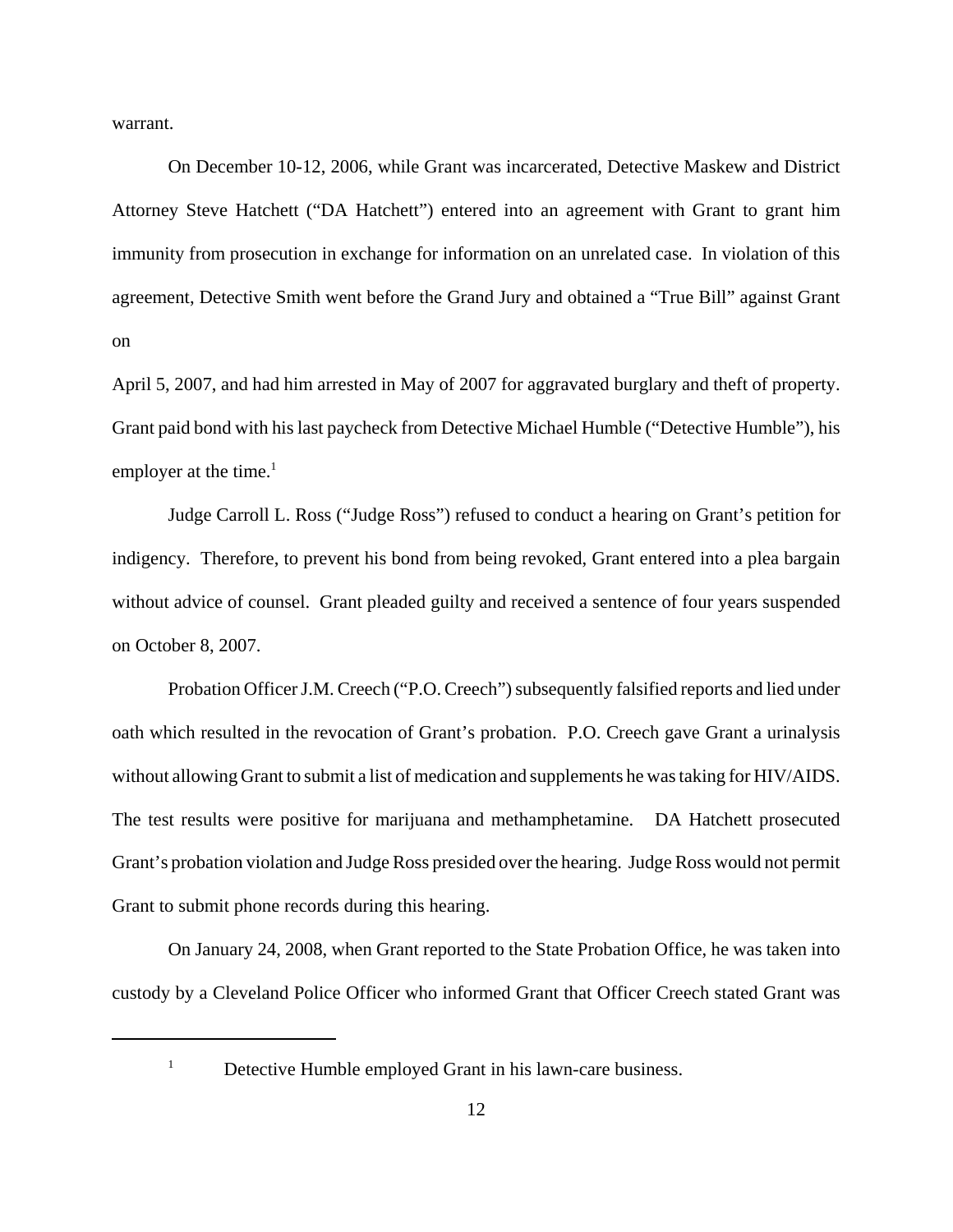HIV positive.

Detective Humble, Grant's employer at the time, told Grant he would take care of the burglary charges. According to Grant, Humble's promise forced him to remain in Detective Humble's employment. Grant claims he was forced to work 50-70 hours a week for a flat rate of \$10.00 per hour (Court File Nos. 3, 12).

#### **IV. CLAIMS**

#### *A. Illegal Search*

Grant claims that on November 21, 2006, Detectives Maskew and Smith, entered Grant's home and conducted a search against his wishes without a warrant. Grant filed his complaint on March 26, 2008. For purposes of 42 U.S.C. § 1983, state statutes of limitation and tolling principles shall apply to determine the timeliness of the claims asserted. *Wilson v. Garcia*, 471 U.S. 261, 268-69 (1985). However, federal law determines the accrual of those claims. *Collyer v. Darling*, 98 F.3d 211, 220 (6th Cir. 1996), *cert. denied*, 117 S. Ct. 2439, 138 L. Ed. 2d 199 (1997); *LRL Properties*, 55 F.3d at 1107.

Federal courts are to apply the single most analogous state personal injury statute of limitations to claims brought under 42 U.S.C. § 1983. *See Wilson v. Garcia*, 471 U.S. at 276. Under Tennessee law, the statute of limitations for a civil action for compensatory or punitive damages brought under the federal civil rights statutes is one year after the cause of action has accrued. The one-year statute of limitations period contained in Tenn.Code Ann. § 28-3-104(a) applies to civil rights claims arising in Tennessee. *Berndt v. Tennessee*, 796 F.2d 879, 883 (6th Cir.1986). Grant's claims under 42 U.S.C. § 1983 constitute civil actions brought under federal civil right statutes and are therefore subject to the one-year statute of limitations.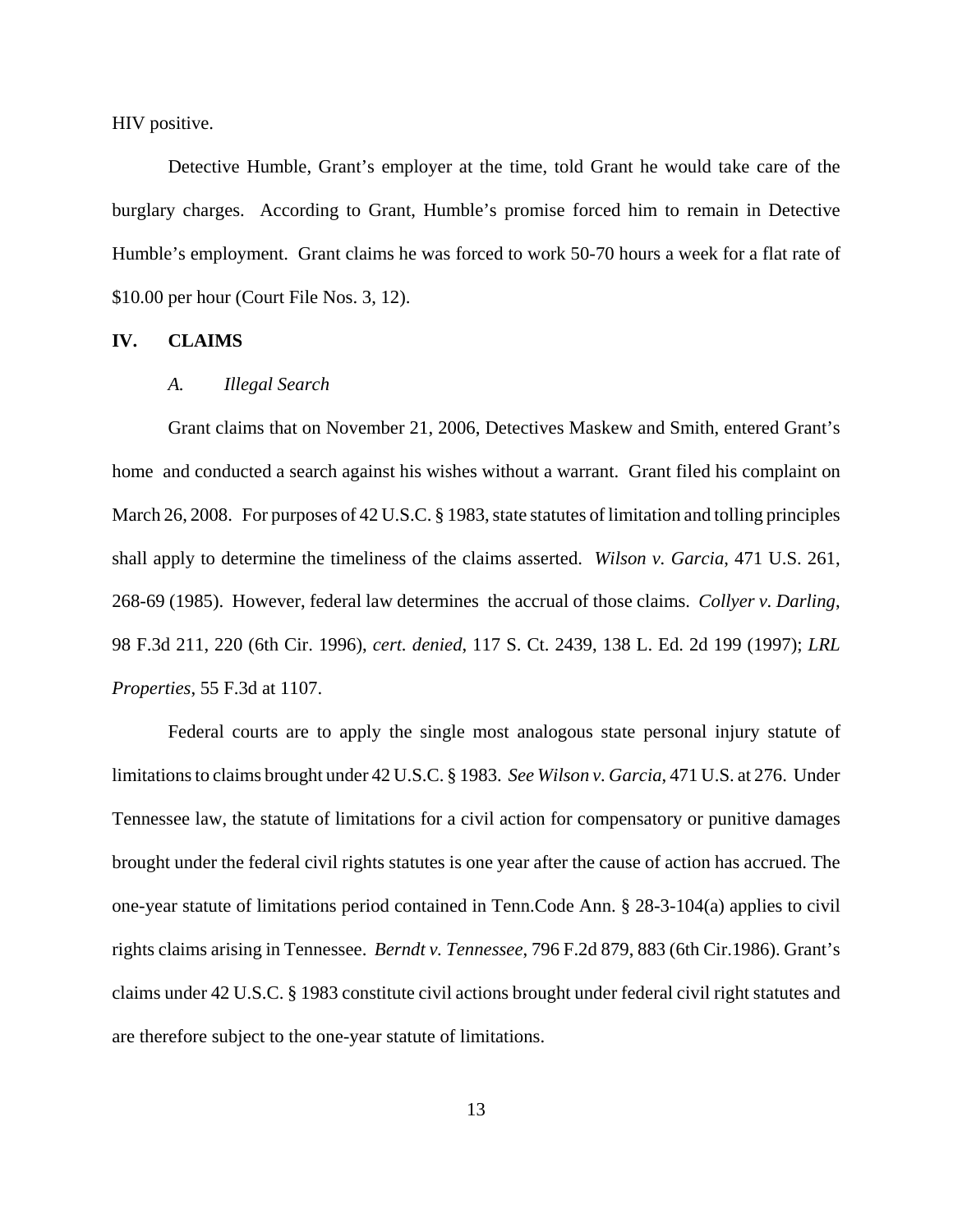Generally, a tort cause of action accrues when there has been a violation of a legally protected interest, and such a violation usually occurs when a tortuous act is committed. *See Echols v. Chrysler Corp*., 633 F.2d 722, 725-26 (6th Cir. 1980). This is known as the "time of event" rule and is applied whenever greater than *de minimis* harm is discernible at the time of the tortuous event. *Hicks v. Hines Inc*., 826 F.2d 1543, 1544 (6th Cir. 1987).

A statute of limitations begins to run when the plaintiff knows or has reason to know of the injury that is the basis of his actions. *Collyer*, 98 F.3d at 220. A plaintiff has reason to know of his injury when he should have discovered it through the exercise of reasonable diligence. *Friedman v. Estate of Presser*, 929 F.2d 1151, 1159 (6th Cir. 1991).

According to Grant, the warrantless and non-consensual search of his residence was conducted on November 21, 2006. Thus, assuming he was present during the search, that was the date he had notice of the alleged injury.

Grant filed his § 1983 complaint on March 25, 2008. Applying the one-year statute of limitations, any claim that accrued prior to March 25, 2007, is time-barred. According to the record before the Court, which was submitted by Grant, his residence was illegally searched on November 21, 2006, and he filed the instant complaint on March 25, 2008, approximately four months after the expiration of the one-year statute of limitations. Therefore, any claim based on the alleged illegal search of Grant's residence on November 21, 2006, is time-barred, and will be **DISMISSED**.

#### *B. Heck-Barred Claims*

Grant seeks damages from District Attorney Hatchett, and Detectives Maskew and Smith for civil rights violations stemming from an alleged breached of an immunity agreement. Grant alleges the state prosecutor and the detectives breached an immunity agreement, resulting in a conviction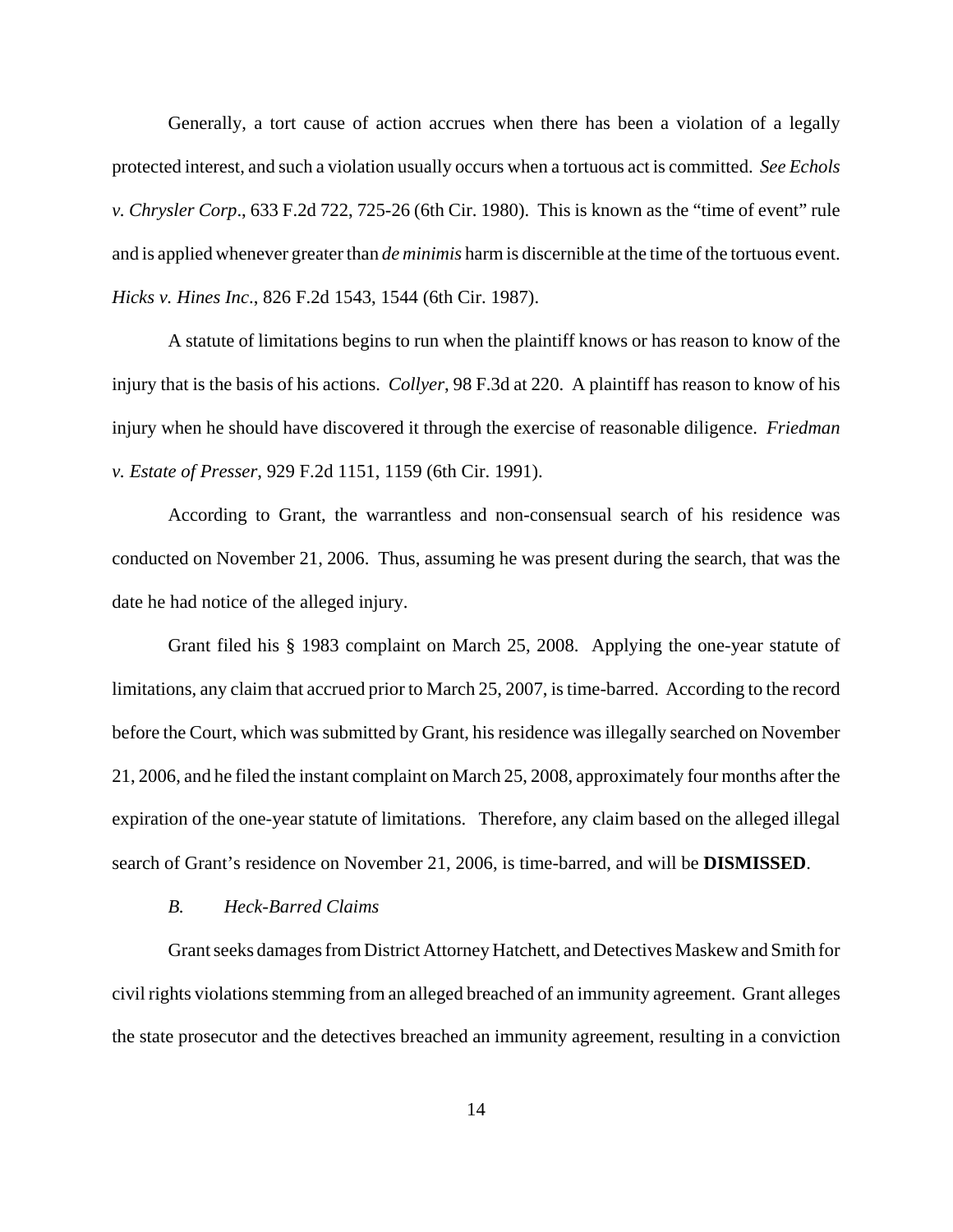for which he is currently serving a sentence.

In *Heck v. Humphrey,* the United States Supreme Court directed "the district court must consider whether a judgment in favor of the plaintiff would necessarily imply the invalidity of his conviction or sentence; if it would, the complaint must be dismissed unless the plaintiff can demonstrate that the conviction or sentence has already been invalidated." *Id.* 512 U.S. at 487. The required analysis focuses on the remedy resulting from a prisoner's success on the merits of his or her claims, rather than on the particular remedy sought by the Complaint. Thus, even if the prisoner seeks monetary damages for the claimed constitutional violations, as Grant does, his complaint is not cognizable under § 1983 when success on the merits "necessarily impl[ies] the invalidity of the punishment imposed." *Wood v. Balisok*, 520 U.S. 641, 648 (1997).

A judgment for Grant on the alleged breach of the immunity agreement would imply that his conviction is invalid. His claim is that although the defendants promised not to prosecute him, they subsequently violated the immunity agreement and prosecuted him. Thus, a finding that the defendants breached the immunity agreement necessarily implies the invalidity of Grant's conviction. Grant has not demonstrated that his conviction or sentence has been invalidated, therefore, under the *Heck v. Humphrey* rule, his civil rights claim for damages, as well as any contract claim for damages from the alleged breach of the immunity agreement, must be **DISMISSED WITHOUT PREJUDICE** since the resolution of this claim in Grant's favor would necessarily implicate the invalidity of his conviction and sentence.

Likewise, Grant's claims against P.O Creech (allegedly falsifying his probation revocation petition and testifying falsely during the revocation hearing) are barred by the *Heck* doctrine.Grant contends P.O. Creech falsified reports and lied under oath in order to revoke Grant's probation.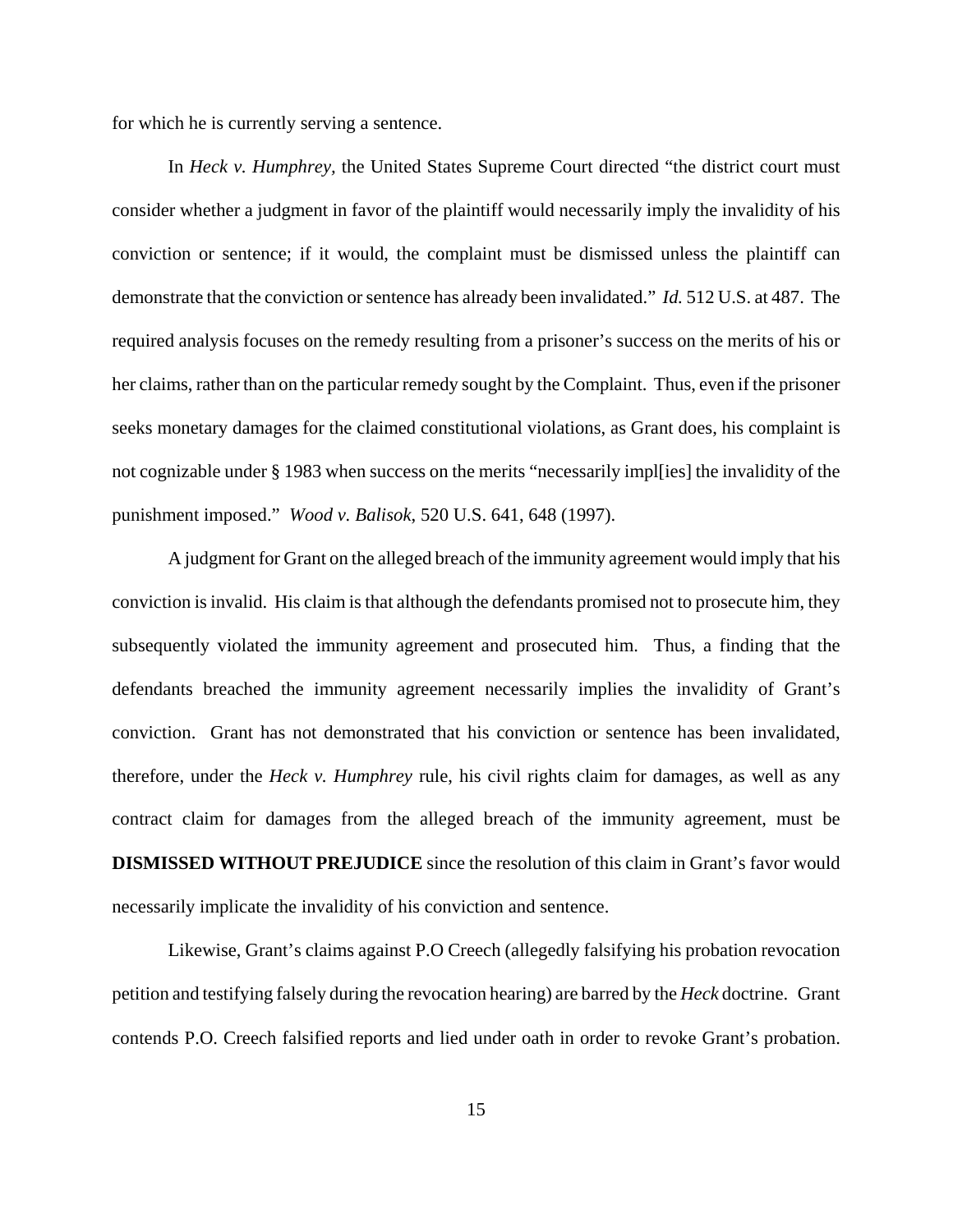Officer Creech allegedly gave Grant a urinalysis without allowing Grant to submit a list of medication and supplements he was taking for HIV/AIDS which presumably would have explained the methamphetamine and marijuana detected in his urine. In addition, Grant claims P.O. Creech, disclosed private medical information (that Grant is HIV positive) to police officers.

The Court construes Grant's claims against the probation officer as a malicious prosecution claim since he contends P.O. Creech wrongfully instituted legal process based on false reports and testimony. Grant is seeking damages from the probation officer for his incarceration following his revocation hearing. Since a judgment in Grant's favor on this claim would necessarily implicate the invalidity of the revocation and resulting sentence, such a claim must also be dismissed because it is barred by the *Heck* doctrine.

As previously explained, under *Heck* a plaintiff may not bring a § 1983 claim for alleged unconstitutional confinement "if success in that action would necessarily demonstrate the invalidity of the confinement," *Wilkinson v. Dotson*, 544 U.S. 74, 81-82 (2005), unless the plaintiff proves the sentence of confinement "has been reversed on direct order, declared invalid by a state tribunal authorized to make such determination, or called into question by a federal court's issuance of a writ of habeas corpus. *Heck*, 512 U.S. at 486-87. Grant's claim that revocation of his probation was unconstitutional falls within the category of cases covered by the *Heck* doctrine. *See Williams v. Consovoy*, 453 F.3d 173, 177 (3d Cir. 2006) (applying *Heck* to bar § 1983 claim based on revocation of parole); *Crow v. Penry*, 102 F.3d 1086, 1087 (10th Cir. 1996) (holding *Heck* "applies to proceedings that call into question the fact or duration of parole or probation").

For Grant to succeed in a § 1983 claim based on a theory of malicious prosecution, he would have to show that his probation revocation was initiated without probable cause. *See Lawson v.*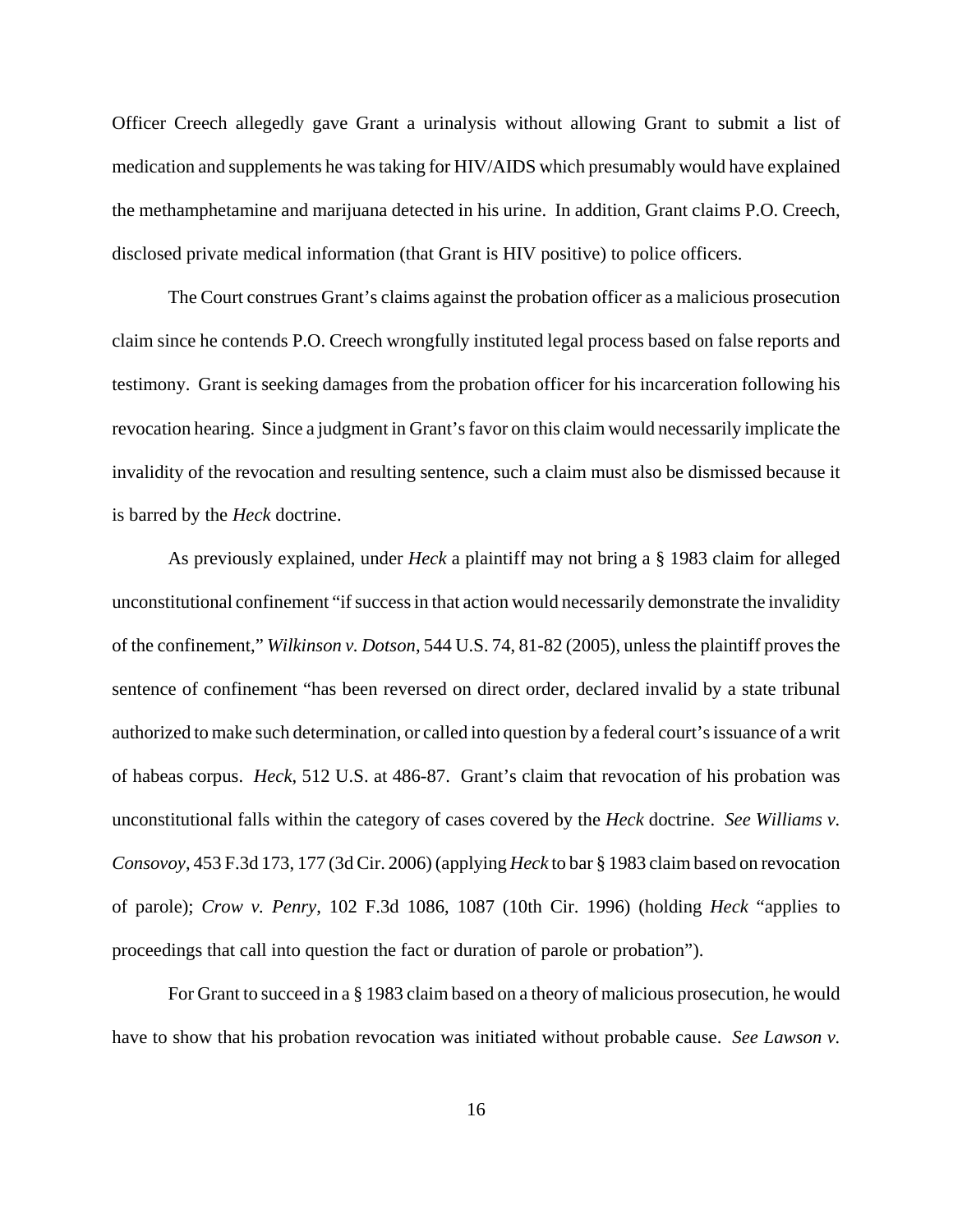*Kroger Co.*, 997 F.2d 214, 216 (6th Cir. 1993) ("The tort of malicious prosecution has four elements. The plaintiff must ... prove that the defendants brought an action against the plaintiff, that the action was terminated in favor of the plaintiff, and that the defendants acted with malice and without probable cause to believe the facts upon which the claim was based."). Such a showing would necessarily demonstrate the invalidity of his probation revocation and his subsequent re-sentencing. Therefore, Grant must demonstrate that his probation revocation and sentence have been invalidated before he may bring his claim to federal court. Grant cannot make this showing as he is currently serving his revoked sentence.

Accordingly, Grant's probation revocation claim is barred by the *Heck* doctrine and will be **DISMISSED**.

#### *C. Judge Ross*

Grant claims Judge Carroll L. Ross refused to conduct a hearing on Grant's petition for indigency, thus forcing him to enter into a plea bargain without advice of counsel so his bond would not be revoked. Grant pleaded guilty and received a sentence of four years suspended on October 8, 2007. In addition, Grant claims Judge Ross presided over his probation revocation hearing. These claims, however, even if not barred by *Heck*, do not entitled Grant to any relief because Judge Ross is protected from suit by the cloak of judicial immunity and Grant has not provided any facts which defeat Judge Ross' judicial immunity.

"Few doctrines [are] more solidly established ... than the immunity of judges from liability for acts committed within their jurisdiction." *Pierson v. Ray*, 386 U.S. 547, 554 (1967) (citing *Bradley v. Fisher*, 80 U.S. 335, 340 (1871)). Judges are absolutely immune from acts committed within their jurisdiction even if those acts are committed "maliciously and corruptly." *Mireles v.*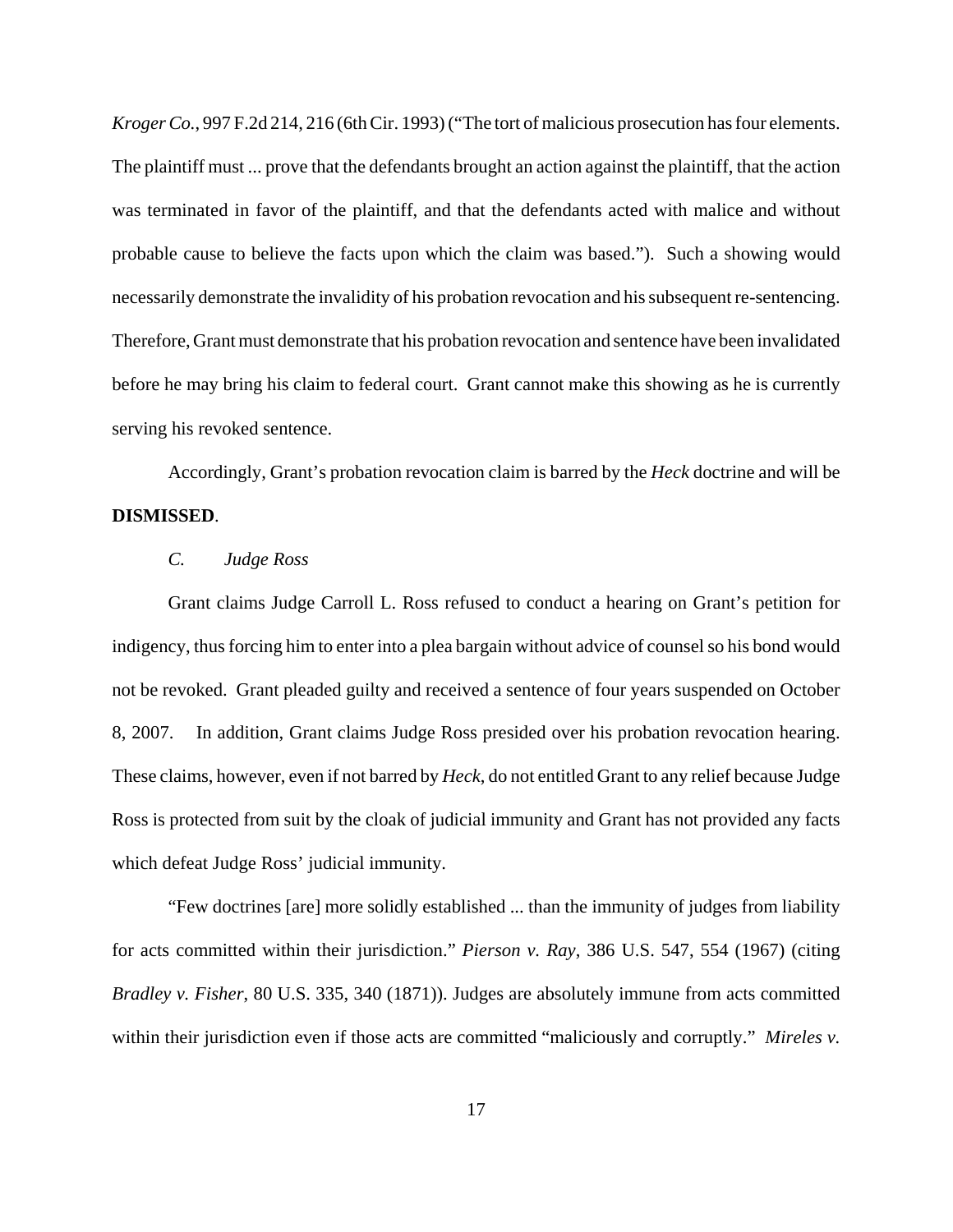*Waco*, 502 U.S. 9, 11 (1991). The two exceptions to this immunity are when a judge's acts are not judicial in nature or are taken in the "complete absence" of jurisdiction. *See Stump v. Sparkman*, 435 U.S. 349, 356 (1978). "[J]udicial immunity is an immunity from suit, not just from ultimate assessment of damages. Accordingly, judicial immunity is not overcome by allegations of bad faith or malice, the existence of which ordinarily cannot be resolved without engaging in discovery and eventual trial." *Mireles v. Waco*, 502 U.S. 9, 10 (1991) (citations omitted).

Accordingly, Judge Ross' alleged actions, which were judicial in nature and not in absence of jurisdiction, were taken in his judicial capacity; thus, he is entitled to judicial immunity and these claims will be **DISMISSED**.

#### *D. Labor Claim*

Grant's original complaint, which was not signed under oath or penalty of perjury, claims Detective Humble, Grant's employer at the time, used the threat of prosecution from Detective Smith to force Grant to remain in his employment. Detective Humble forced Grant to work 50-70 hours a week for a flat rate of \$10.00 per hour. However, in his amended affidavit of complaint, which Grant "swor[e] to be true and under penalty of oath to the truthfulness," Grant claims he continued

working because Detective Humble promised he would take care of the burglary charge (Court File No. 12). This claim is vague, convoluted, and difficult to decipher.

Initially the Court observes that Grant was working for Detective Humble in his lawn care business. Thus, in his capacity as Grant's employer, Detective Humble was a private employer and not a state actor as required under § 1983. *See Wolotsky v. Huhn*, 960 F.2d 1331, 1335 (6th Cir. 1992) (explaining the tests to determine whether the challenged conduct may be fairly attributable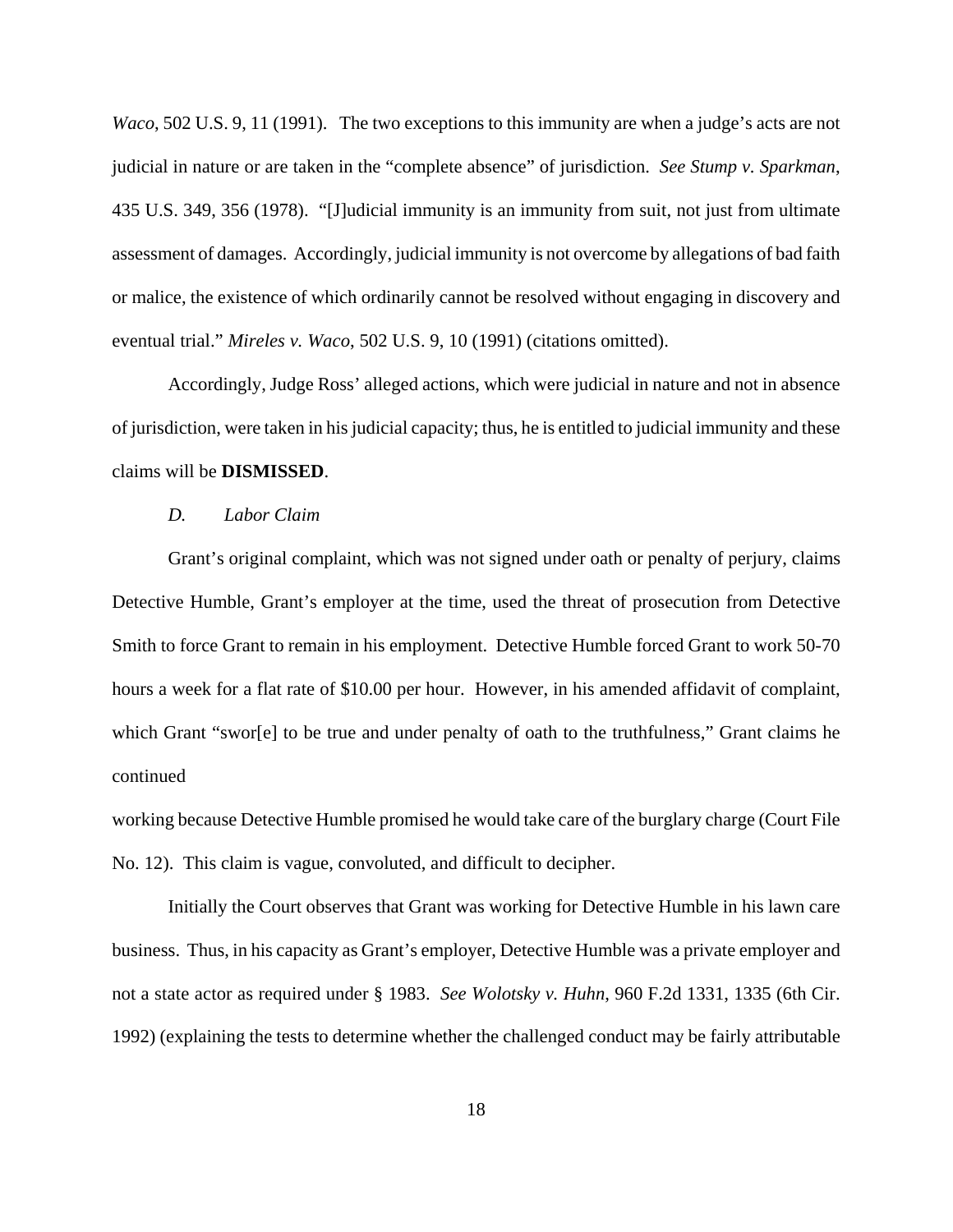to the state for purposes of § 1983). Accordingly, since Detective Humble did not act under color of state law in his capacity as Grant's employer, he was not a state actor for purposes of § 1983. Nevertheless, even if he was a state actor, Grant has failed to state a viable claim against Detective Humble.

It appears Grant continued to work for Detective Humble based on Detective Humble's promise to take care of his pending criminal case. However, the failure to fulfill that promise does not amount to a claim of involuntary servitude in violation of the Thirteenth Amendment of the United States Constitution because Grant was working based on a promise to take care of the burglary case and not "by the use or threatened use of physical restraint or injury, or by the use of threat of coercion through law or the legal process," *United States v. Kozminski*, 487 U.S. 931, 948, 952 (1988), which is required to qualify as a Thirteenth Amendment violation.

In *United States v. Kozminski*, the Supreme Court addressed the meaning of the term "involuntary servitude" under the Thirteenth Amendment. The Amendment was not limited to the abolishment of African slavery, but "the phrase 'involuntary servitude' was intended to extend 'to cover those forms of compulsory labor akin to African slavery which in practical operation would tend to produce like undesirable results.'" *Id.* at 942 (citation omitted). The *Kozminski* Court held that only situations involving the compulsion of services "by the use or threatened use of physical restraint or injury, or by the use of threat of coercion through law or the legal process" constitute "involuntary servitude" prohibited by the Thirteenth Amendment." *Id.* at 948, 952.

Nevertheless, since Grant avers that he continued to work because Detective Humble promised to take care of his burglary charges, he has failed to state a Thirteenth Amendment, involuntary servitude claim. Accordingly, this claim will be **DISMISSED** for failure to state a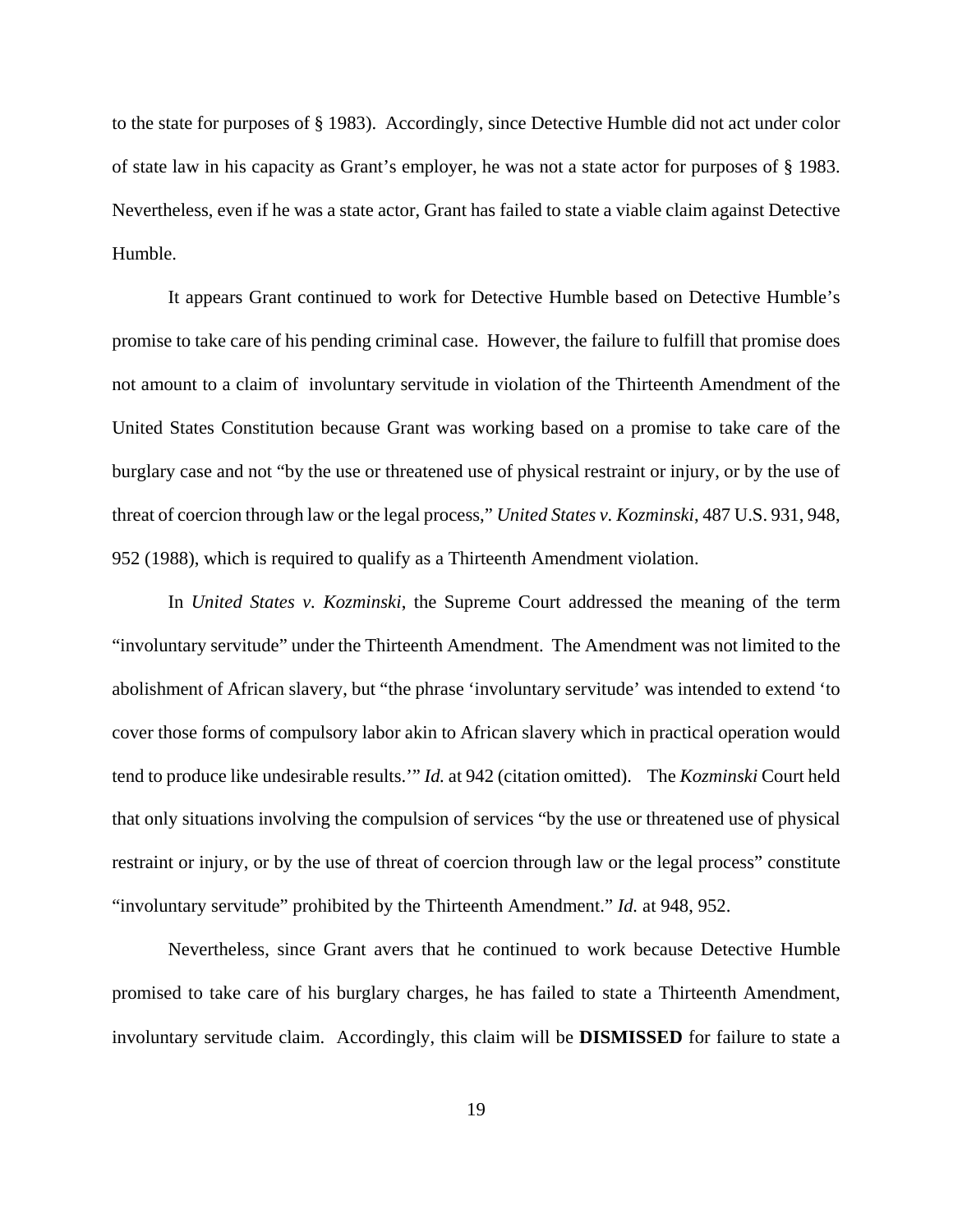claim.

### *E. Miscellaneous Claims*

Grant has made miscellaneous claims which do not entitle him to any relief. For example, in his amended affidavit of complaint, Grant claims that approximately four months after he was released on bond for the Aggravated Burglary charge, he was arrested on a 2005 worthless check warrant and while making bond on that charge it came to his attention that there were other warrants for his arrest dating back to 1992. According to Grant, the "Bradley County Detectives were holding these warrants so that they could serve them one at a time every few weeks, to keep the plaintiff in a continual state of financial distress and to circumvent due process warrant procedure regarding searches." (Court File No. 12) This claim is factually unsupported and based on mere speculation. Accordingly, this claim will be **DISMISSED** because factually unsupported speculations fail to state a claim upon which relief may be granted.

In addition, Grant makes several miscellaneous claims in his amended affidavit of complaint which, in effect, attack his conviction and his revocation. For example, Grant attacks the veracity of statements given by Ken Croft implicating Grant's guilt, and he claims Detective Smith presented his voided partially-signed waiver, as well as Croft's purportedly erroneous statement, to the grand jury. Since findings in Grant's favor on these claims would necessarily implicate the validity of his conviction, these miscellaneous claims are all **DISMISSED** as *Heck-*barred.

# **VI. CONCLUSION**

Pursuant to the *Heck* doctrine, Grant's general attacks on his conviction and revocation, and his claim of breach of the immunity agreement and attack on his probation revocation are **DISMISSED WITHOUT PREJUDICE**. The remainder of Grant's claims are **DISMISSED**